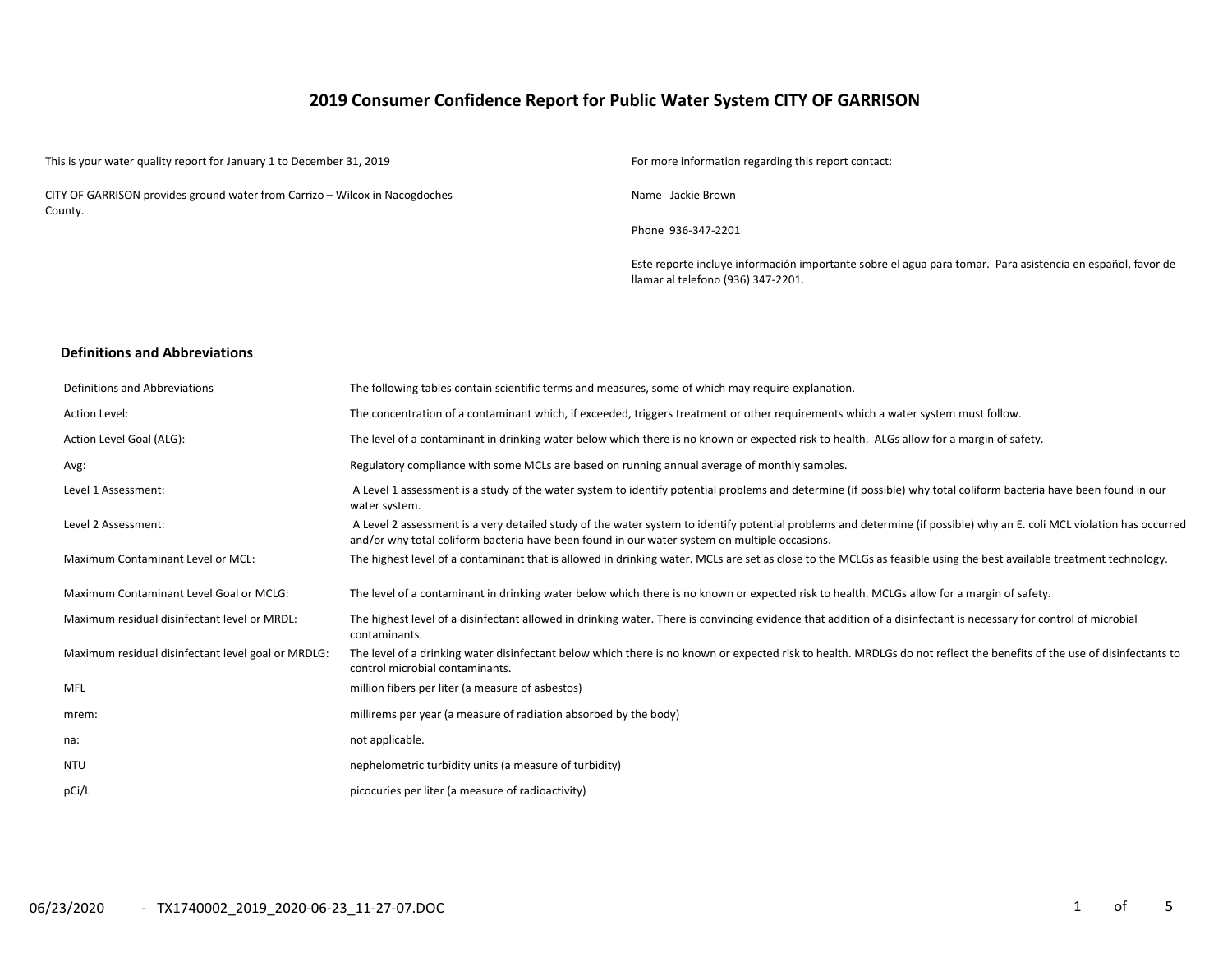## **Definitions and Abbreviations**

| ppb:                       | micrograms per liter or parts per billion - or one ounce in 7,350,000 gallons of water. |
|----------------------------|-----------------------------------------------------------------------------------------|
| ppm:                       | milligrams per liter or parts per million - or one ounce in 7,350 gallons of water.     |
| ppq                        | parts per quadrillion, or picograms per liter (pg/L)                                    |
| ppt                        | parts per trillion, or nanograms per liter (ng/L)                                       |
| Treatment Technique or TT: | A required process intended to reduce the level of a contaminant in drinking water.     |

# **Information about your Drinking Water**

The sources of drinking water (both tap water and bottled water) include rivers, lakes, streams, ponds, reservoirs, springs, and wells. As water travels over the surface of the land or through the ground, it dissolves naturally-occurring minerals and, in some cases, radioactive material, and can pick up substances resulting from the presence of animals or from human activity.

Drinking water, including bottled water, may reasonably be expected to contain at least small amounts of some contaminants. The presence of contaminants does not necessarily indicate that water poses a health risk. More information about contaminants and potential health effects can be obtained by calling the EPAs Safe Drinking Water Hotline at (800) 426-4791.

Contaminants that may be present in source water include:

- Microbial contaminants, such as viruses and bacteria, which may come from sewage treatment plants, septic systems, agricultural livestock operations, and wildlife.

- Inorganic contaminants, such as salts and metals, which can be naturally-occurring or result from urban storm water runoff, industrial or domestic wastewater discharges, oil and gas production, mining, or farming.

- Pesticides and herbicides, which may come from a variety of sources such as agriculture, urban storm water runoff, and residential uses.

- Organic chemical contaminants, including synthetic and volatile organic chemicals, which are by-products of industrial processes and petroleum production, and can also come from gas stations, urban storm water runoff, and septic systems.

- Radioactive contaminants, which can be naturally-occurring or be the result of oil and gas production and mining activities.

In order to ensure that tap water is safe to drink, EPA prescribes regulations which limit the amount of certain contaminants in water provided by public water systems. FDA regulations establish limits for contaminants in bottled water which must provide the same protection for public health.

Contaminants may be found in drinking water that may cause taste, color, or odor problems. These types of problems are not necessarily causes for health concerns. For more information on taste, odor, or color of drinking water, please contact the system's business office.

You may be more vulnerable than the general population to certain microbial contaminants, such as Cryptosporidium, in drinking water. Infants, some elderly, or immunocompromised persons such as those undergoing chemotherapy for cancer; persons who have undergone organ transplants; those who are undergoing treatment with steroids; and people with HIV/AIDS or other immune system disorders, can be particularly at risk from infections. You should seek advice about drinking water from your physician or health care providers. Additional guidelines on appropriate means to lessen the risk of infection by Cryptosporidium are available from the Safe Drinking Water Hotline (800-426-4791).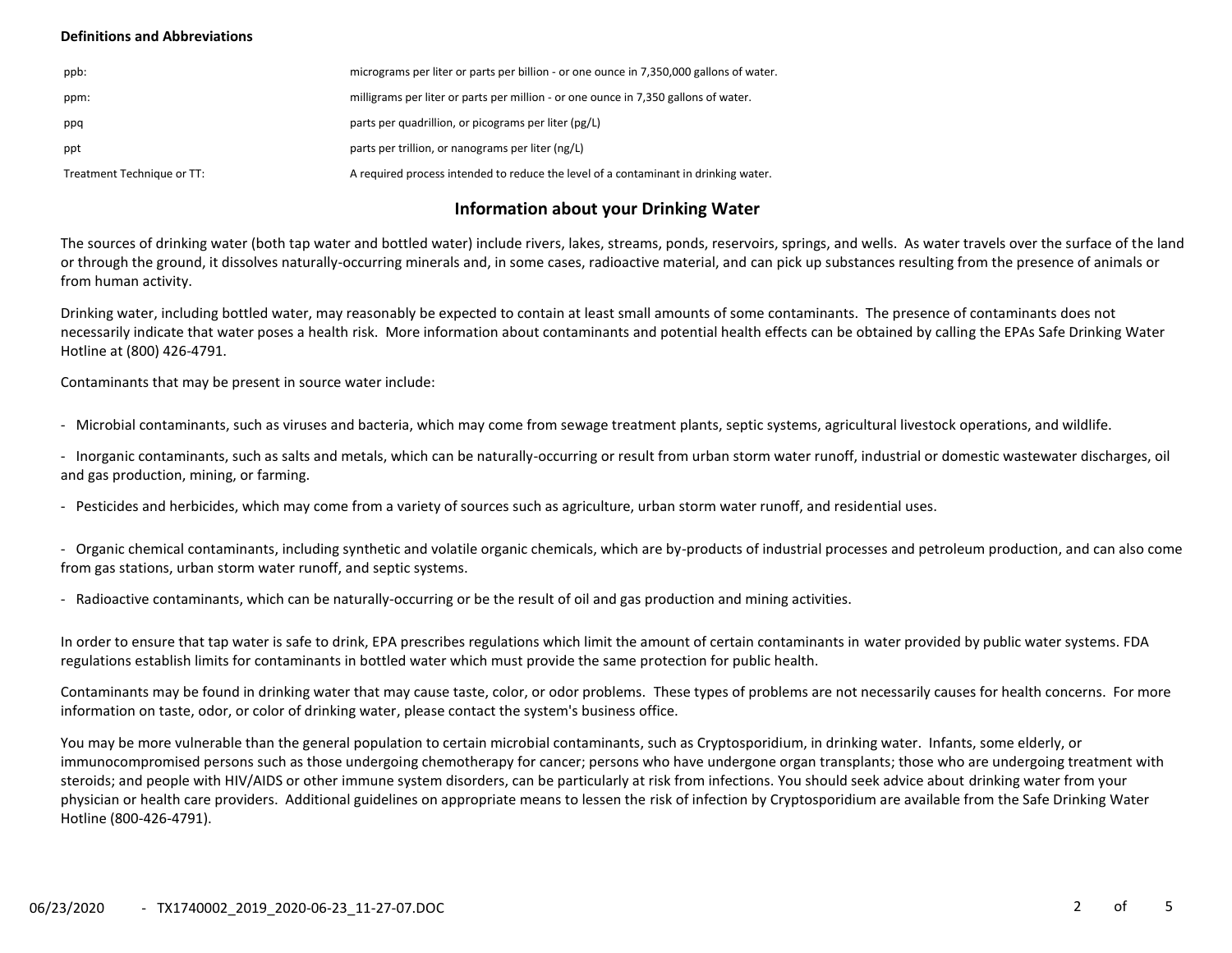If present, elevated levels of lead can cause serious health problems, especially for pregnant women and young children. Lead in drinking water is primarily from materials and components associated with service lines and home plumbing. We are responsible for providing high quality drinking water, but we cannot control the variety of materials used in plumbing components. When your water has been sitting for several hours, you can minimize the potential for lead exposure by flushing your tap for 30 seconds to 2 minutes before using water for drinking or cooking. If you are concerned about lead in your water, you may wish to have your water tested. Information on lead in drinking water, testing methods, and steps you can take to minimize exposure is available from the Safe Drinking Water Hotline or at http://www.epa.gov/safewater/lead.

#### **Information about Source Water**

'TCEQ completed an assessment of your source water, and results indicate that some of our sources are susceptible to certain contaminants. The sampling requirements for your water system is based on this susceptibility and previous sample data. Any detections of these contaminants will be found in this Consumer Confidence Report. For more information on source water assessments and protection efforts at our system contact Jackie Brown 936-347-2201.

## **Coliform Bacteria**

| Maximum Contaminant<br>Level Goal | <b>Total Coliform</b><br>Maximum<br>Contaminant Level | Highest No. of Positive | Maximum Contaminant Level or Fecal Coliform Samples | Fecal Coliform or E. Coli   Total No. of Positive E. Coli | Violation | Likely Source of Contamination        |
|-----------------------------------|-------------------------------------------------------|-------------------------|-----------------------------------------------------|-----------------------------------------------------------|-----------|---------------------------------------|
|                                   | 1 positive monthly<br>sample.                         |                         |                                                     |                                                           |           | Naturally present in the environment. |

| Lead and Copper | Date Sampled | <b>MCLG</b> | <b>Action Level (AL)</b> | 90th Percentile 1 | # Sites Over AL | <b>Units</b> | Violation | Likely Source of Contamination                                                                               |
|-----------------|--------------|-------------|--------------------------|-------------------|-----------------|--------------|-----------|--------------------------------------------------------------------------------------------------------------|
| <b>Copper</b>   | 2019         | 1.3         | ر                        | 0.338             |                 | ppm          |           | Erosion of natural deposits; Leaching from wood<br>preservatives; Corrosion of household plumbing<br>cyctome |

# **2019 Water Quality Test Results**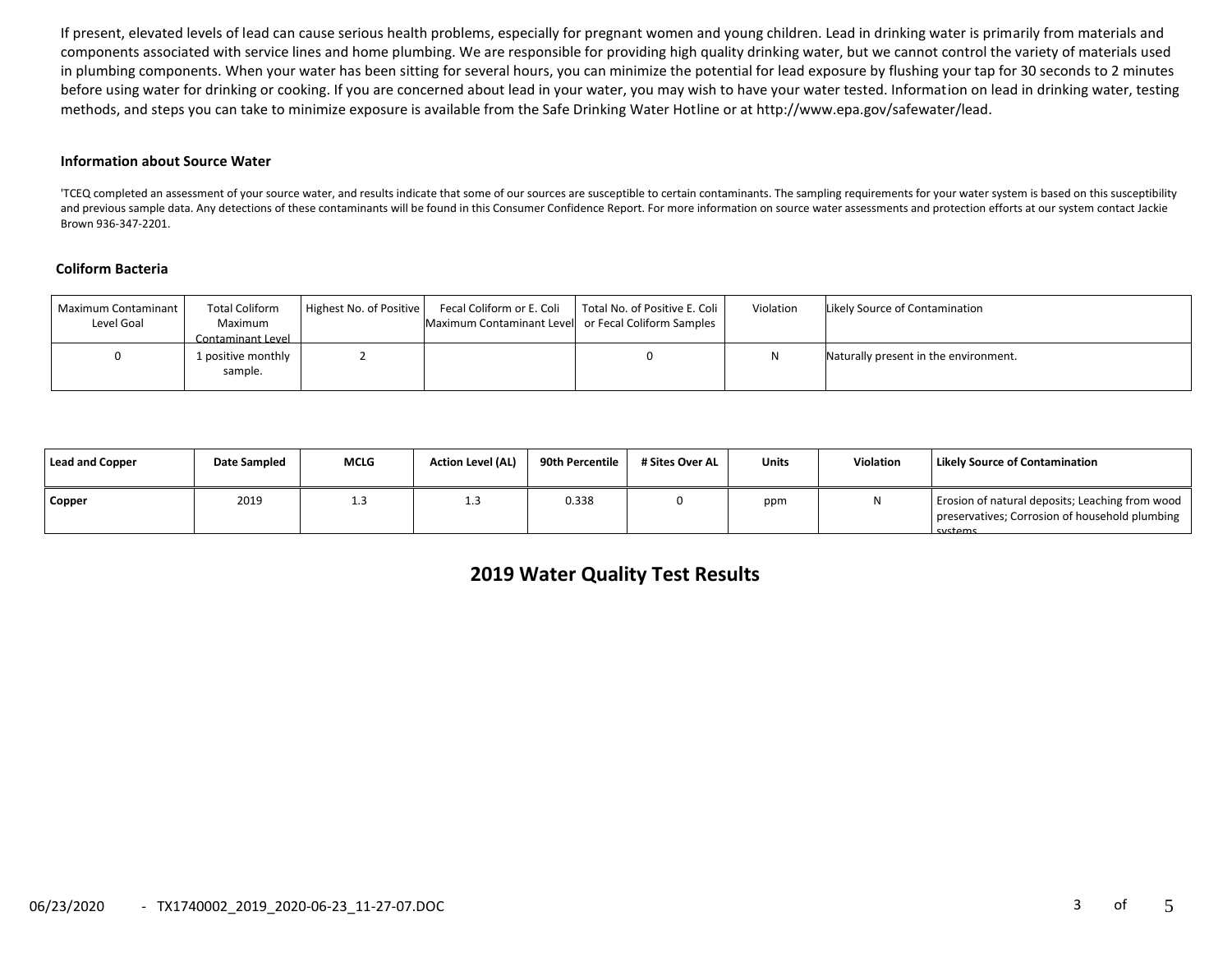| <b>Disinfection By-Products</b> | <b>Collection Date</b> | <b>Highest Level</b><br><b>Detected</b> | <b>Range of Individual</b><br><b>Samples</b> | <b>MCLG</b>              | MCL | <b>Units</b> | Violation | <b>Likely Source of Contamination</b>      |
|---------------------------------|------------------------|-----------------------------------------|----------------------------------------------|--------------------------|-----|--------------|-----------|--------------------------------------------|
| <b>Haloacetic Acids (HAA5)</b>  | 2019                   | 49                                      | $17.1 - 55.1$                                | No goal for the<br>total | 60  | ppb          |           | By-product of drinking water disinfection. |

'\* The value in the Highest Level or Average Detected column is the highest average of all HAA5 sample results collected at a location over a year'

| Total Trihalomethanes (TTHM) | 2019 | 2200027<br>32.8 - 85.7 | No goal for the | 80 | ppb | By-product of drinking water disinfection. |
|------------------------------|------|------------------------|-----------------|----|-----|--------------------------------------------|
|                              |      |                        | total           |    |     |                                            |

'\* The value in the Highest Level or Average Detected column is the highest average of all TTHM sample results collected at a location over a year'

| <b>Inorganic Contaminants</b>  | <b>Collection Date</b> | <b>Highest Level</b><br><b>Detected</b> | <b>Range of Individual</b><br>Samples | <b>MCLG</b>   | <b>MCL</b> | <b>Units</b> | <b>Violation</b> | <b>Likely Source of Contamination</b>                                                                                            |
|--------------------------------|------------------------|-----------------------------------------|---------------------------------------|---------------|------------|--------------|------------------|----------------------------------------------------------------------------------------------------------------------------------|
| Arsenic                        | 04/17/2018             | 1.4                                     | $0 - 1.4$                             | $\Omega$      | 10         | ppb          | N                | Erosion of natural deposits; Runoff from orchards;<br>Runoff from glass and electronics production wastes.                       |
| Barium                         | 04/17/2018             | 0.029                                   | $0.025 - 0.029$                       | $\mathcal{D}$ |            | ppm          | N                | Discharge of drilling wastes; Discharge from metal<br>refineries; Erosion of natural deposits.                                   |
| Chromium                       | 04/17/2018             | 1.1                                     | $0 - 1.1$                             | 100           | 100        | ppb          | N                | Discharge from steel and pulp mills; Erosion of<br>natural deposits.                                                             |
| Fluoride                       | 2019                   | 0.288                                   | $0.288 - 0.288$                       |               | 4.0        | ppm          | N                | Erosion of natural deposits; Water additive which<br>promotes strong teeth; Discharge from fertilizer and<br>aluminum factories. |
| Nitrate [measured as Nitrogen] | 2019                   | 0.0714                                  | $0.0198 - 0.0714$                     | 10            | 10         | ppm          | N                | Runoff from fertilizer use; Leaching from septic tanks,<br>sewage; Erosion of natural deposits.                                  |

| <b>Radioactive Contaminants</b> | <b>Collection Date</b> | <b>Highest Level</b><br><b>Detected</b> | Range of Individual<br><b>Samples</b> | <b>MCLG</b> | <b>MCL</b> | <b>Units</b> | <b>Violation</b> | <b>Likely Source of Contamination</b>   |
|---------------------------------|------------------------|-----------------------------------------|---------------------------------------|-------------|------------|--------------|------------------|-----------------------------------------|
| Beta/photon emitters            | 11/03/2016             | 4.6                                     | $4.6 - 4.6$                           |             | 50         | pCi/L*       | N                | Decay of natural and man-made deposits. |

\*EPA considers 50 pCi/L to be the level of concern for beta particles.